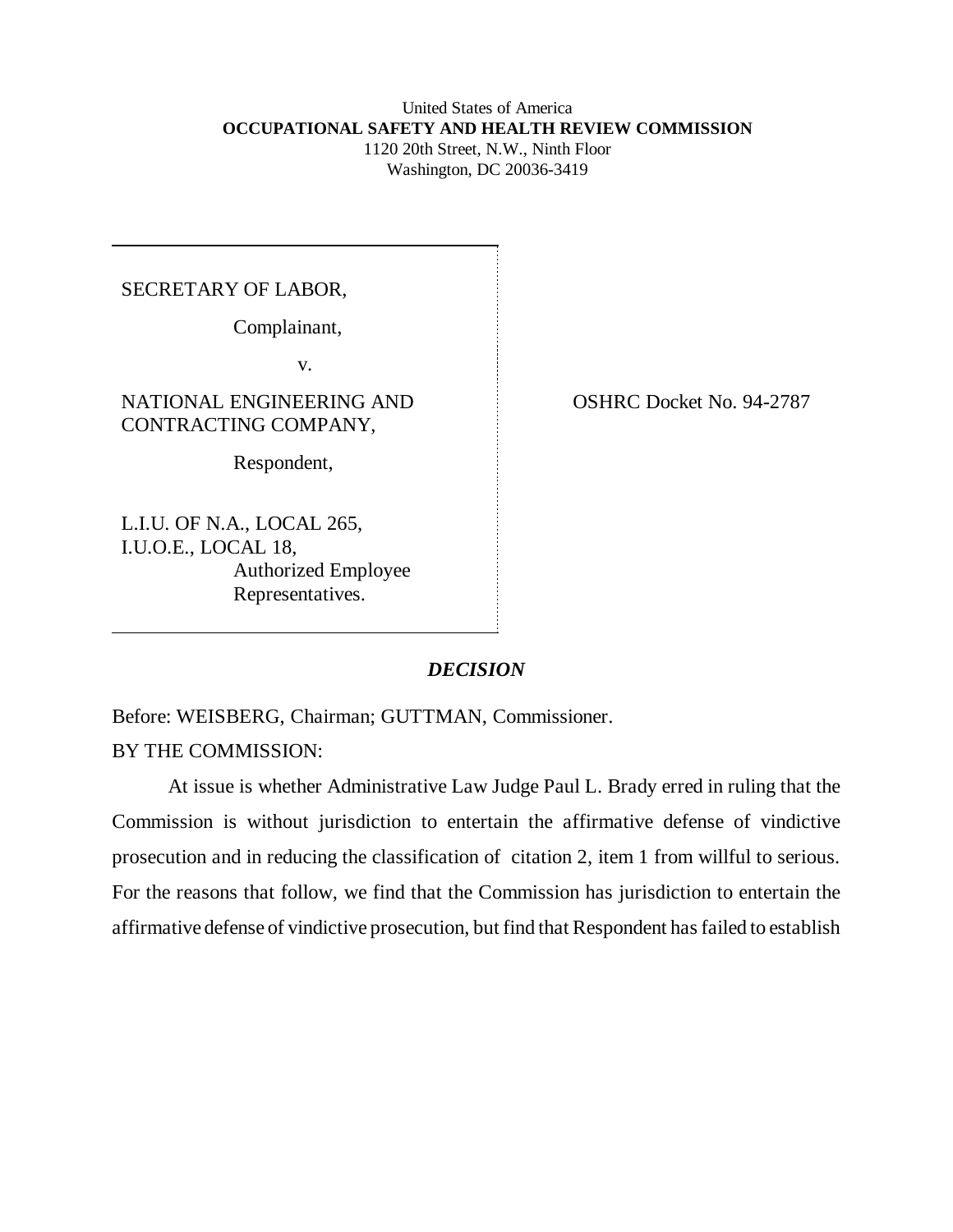that defense here. We also find that the judge erred in reducing the classification of citation 2 item 1. We affirm the citation item as willful and assess the proposed penalty of \$70,000.

#### **I. Background**

National Engineering and Contracting Company ("National") is headquartered in Strongsville, Ohio and performs road work projects in Ohio and neighboring states. It was the general contractor under a contract with the Ohio Department of Transportation to build a sound wall alongside a six mile stretch of Interstate 71 near Cincinnati. During the evening, concrete traffic control barriers were placed along the berm line of the highway to provide a barrier between the live traffic and the sound wall construction. The concrete barriers came in 10 and 12 foot lengths and estimates of their weight ranged from 3,700 pounds up to two tons.

On the evening of August 16, 1994, National was placing a short section of concrete barriers towards an exit ramp with a 22-ton flatbed truck with a Manitex 2200 series crane boom mounted behind the truck's cab. National had planned to move roughly three loads of concrete barriers that night (the equivalent of approximately 250 to 300 feet of barriers).<sup>1</sup> The 22-ton truck could carry up to eight concrete barriers on its bed and had outriggers towards the front of the truck bed and stabilizers at the rear.

At least six National employees were involved in placing the barriers. Employee Lloyd Lee's job was to shine a flashlight between the concrete barriers so that the other workers could line them up and connect them together. The barriers were being placed from the passenger side of the truck. William Sanders, a laborer, climbed up into the cab to move the truck to place the last barrier left on the bed. The outriggers, which were lifted in preparation for the move forward, could have been put down if the boom truck was moved 10 feet further forward. However, someone (the record is unclear as to whom) said that the truck was fine where it was, so Sanders did not move the truck. At that point, both outriggers were up and the rear stabilizers were down but not extended as required by the manufacturer's manual. Crane Operator Mark

<sup>&</sup>lt;sup>1</sup>National used different types of equipment to move the concrete barriers depending on how many barriers were to be set in one evening. For placing long sections of barriers, National would use a large flatbed trailer to deliver the concrete barriers, and an excavator, backhoe or crane to position them.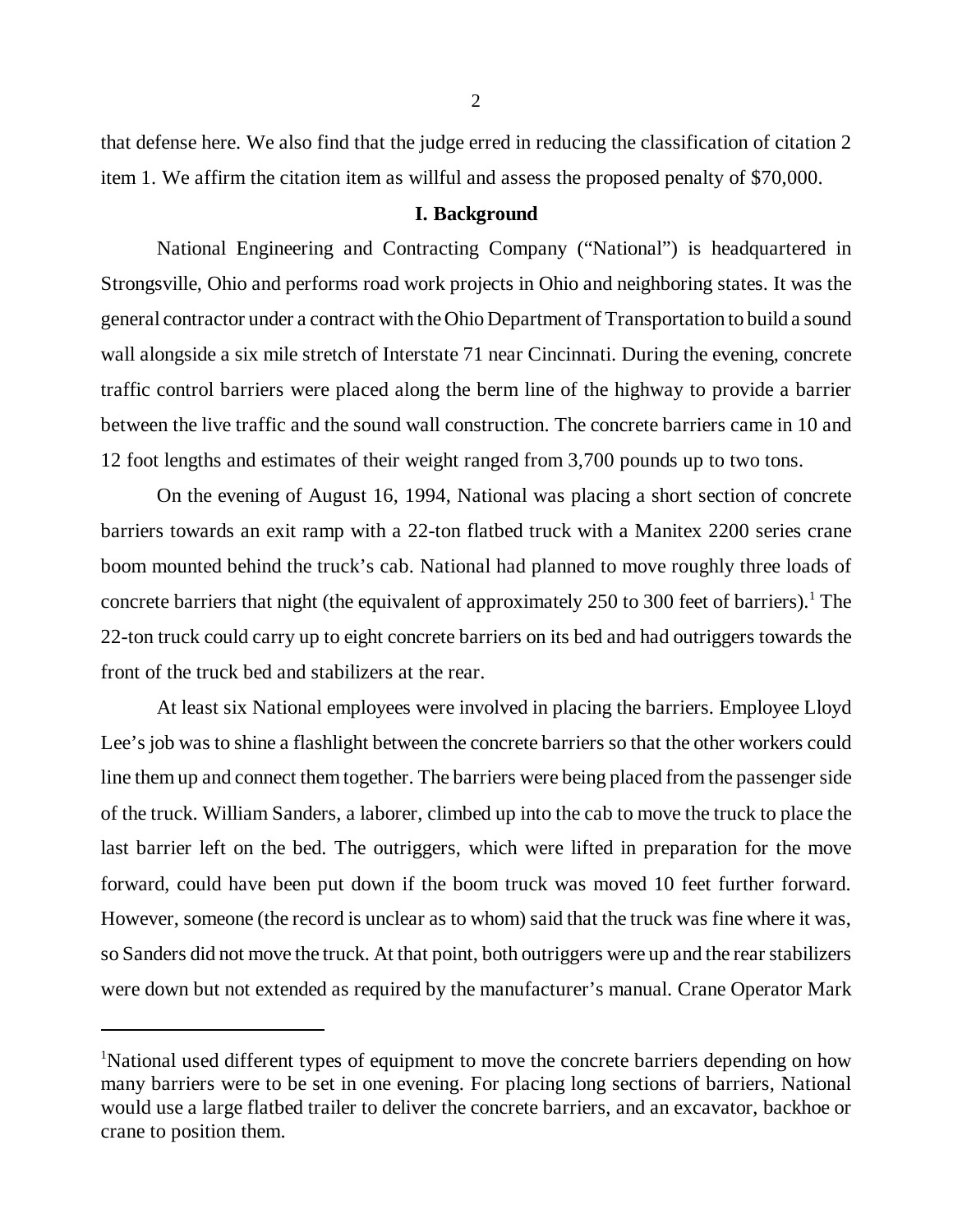Foster decided to go ahead and position the last concrete barrier from the boom truck's bed onto the road.<sup>2</sup> The boom truck flipped to its side when Foster was setting the last barrier. Employee Lloyd Lee was caught between the concrete barrier and boom truck and was killed. Crane Operator Foster suffered a severe hematoma and was off work for sixteen weeks.<sup>3</sup>

Following an inspection, OSHA cited National for one willful and five serious violations of the Act. The serious violations are not at issue. Willful Citation 2, Item 1, alleged a violation of 29 C.F.R. § 1926.550(b)(2), or in the alternative 29 C.F.R. § 1926.550(a)(1), for National's failure to extend and set the outriggers and stabilizers on the boom truck as specified by the manufacturer. National contested the citations and proposed penalties. At the hearing, National attempted to introduce evidence on the affirmative defense of vindictive prosecution that it had raised in its Answer. The Secretary objected to its introduction<sup>4</sup> and the judge ruled that he was without jurisdiction to entertain the affirmative defense. However, the judge permitted National to make a proffer of its evidence on the vindictive prosecution issue, comprised of testimony, affidavits and exhibits.<sup>5</sup> In its Post-Hearing Brief, National asked the judge to reconsider his ruling but he declined to do so in his decision.

The judge found that National had violated section 1926.550(b)(2) because it was undisputed that "the load exceeded the crane's rated load without outriggers and that all the

sitting where you would have placed the next concrete barrier?

A. Yes, ma'am. So, I picked it up to get it out of the way.

<sup>3</sup>Night Superintendent Andrew Seeger testified that another laborer had "a little shoulder problem" as a result of the accident.

<sup>4</sup>The Secretary now agrees that the Commission can entertain an affirmative defense of vindictive prosecution.

<sup>2</sup>Foster testified as follows:

A. I had set three barrier[s] already. I knew from running the machine that I could set four, but with them being ten-foot long, I knew I had [to] pick the right, front outrigger up to get it into place. Q. In other words, the right, front outrigger, the one on the passenger's side was

<sup>&</sup>lt;sup>5</sup>National has not requested that the record be reopened to receive additional evidence on its vindictive prosecution defense. Instead, it claims that the evidence submitted has "established its defense in the case."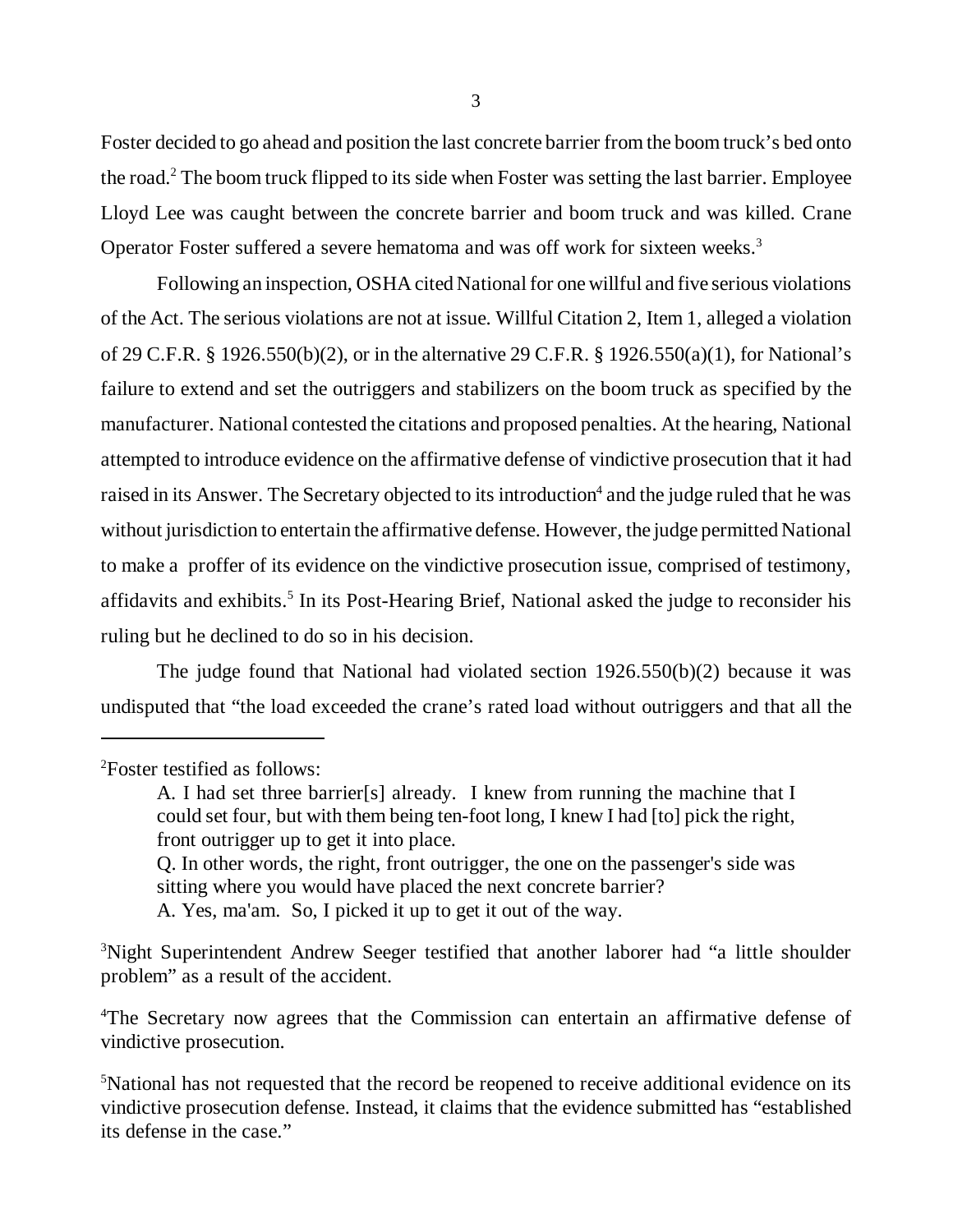outriggers should have been extended." The judge rejected National's unpreventable employee misconduct defense, finding that National failed to show what work rule Foster violated by performing the lifts without the outriggers extended, and that National "permitted lifts to be made with the outriggers undeployed." The judge held that it was not a willful violation, although he found that "[i]t is a close question." He found that "the evidence failed to show a 'heightened awareness' of the illegality of making the lifts without extending all the outriggers or a conscious disregard or plain indifference to employee safety." The judge affirmed the violation as serious and assessed a penalty of \$10,000, although the statutory maximum for a serious violation is \$7,000. *See* Section 17(a) of the Act, amended by Omnibus Budget Reconciliation Act of 1990, Pub. L. No. 101-508, 3101 (1990).

#### **II. Vindictive Prosecution**

Vindictive prosecution is a prosecution to deter or punish the exercise of a protected statutory or constitutional right. *United States v. Goodwin*, 457 U.S. 368, 372 (1982). Although there is no uniform test for proving that a prosecution was vindictive, a threshold showing common to all tests is evidence that the government action was taken in response to an exercise of a protected right.<sup>6</sup> If governmental misconduct is found, the court can dismiss the vindictively

<sup>&</sup>lt;sup>6</sup>The two circuits to which this case may be appealed formulate the vindictive prosecution defense differently. In the Sixth Circuit, the claimant must show: (1) exercise of a protected right; (2) the prosecutor's "stake" in the exercise of that right; (3) the unreasonableness of the prosecutor's conduct; and, presumably, (4) that the prosecution was initiated with the intent to punish the plaintiff for exercise of the protected right. *Futernick v. Sumpter Township,* 78 F.3d 1051, 1056 n.7 (6th Cir. 1996), *cert. denied*, \_\_\_ U.S. \_\_\_, 117 S.Ct. 296 (1996). The District of Columbia Circuit has stated that there are two ways in which prosecutorial vindictiveness may be shown: (1) actual vindictiveness as shown through objective evidence that a prosecutor acted in order to punish a respondent for standing on his legal rights; (2) a presumption of vindictiveness demonstrated by facts that indicate a "realistic likelihood" of vindictiveness. If established, the government then must show objective evidence justifying the prosecution. If the government provides such evidence, respondent must show that the evidence is pretextual and that actual vindictiveness occurred. If the government does not provide such evidence, then vindictive prosecution must be found. *United States v. Meyer,* 810 F.2d 1242, 1245 (D.C. Cir. 1987), *cert. denied*, 485 U.S. 940 (1988).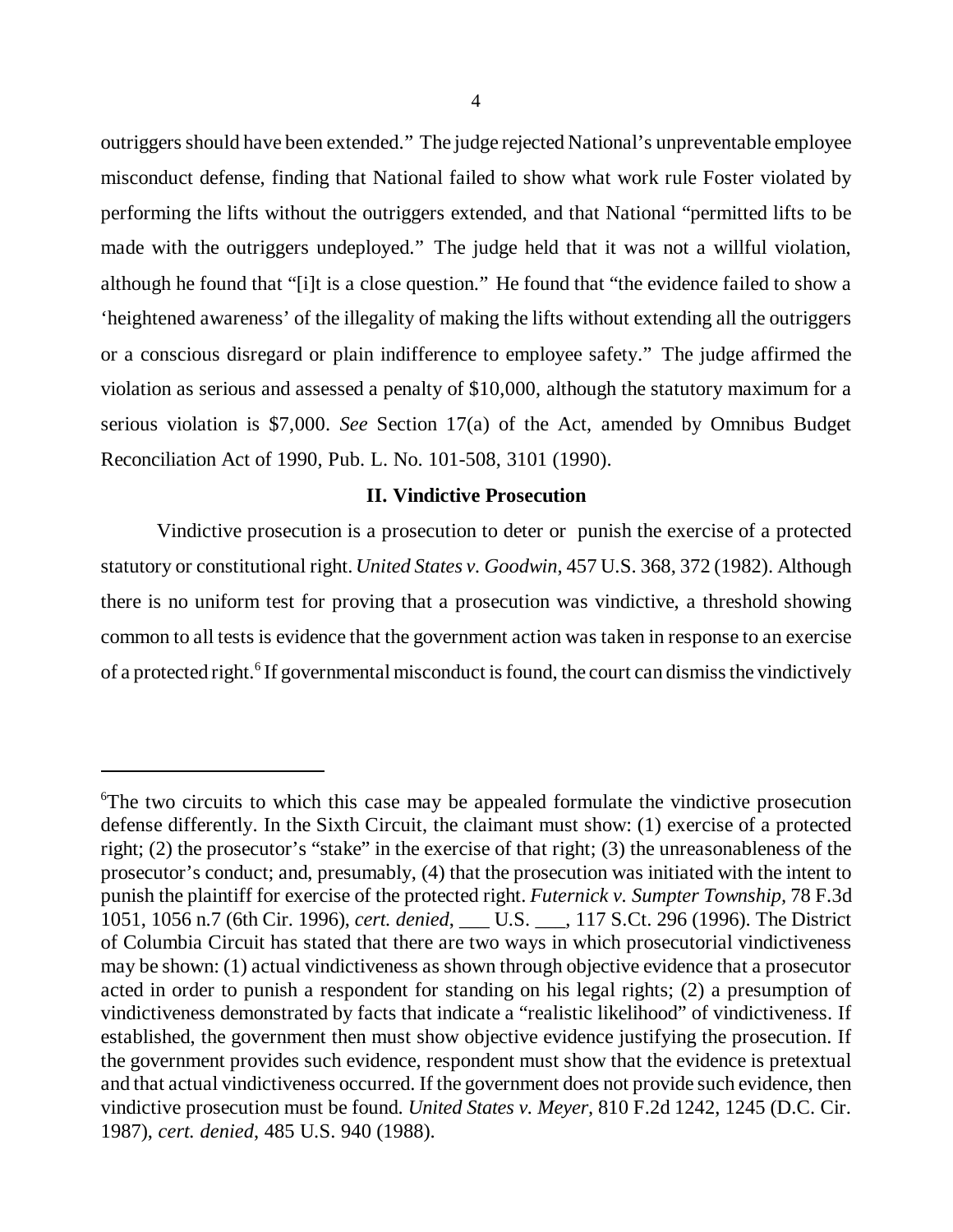motivated charge or the entire action. *United States v. Meyer,* 810 F.2d 1242, 1249 (D.C. Cir. 1987), *cert. denied*, 485 U.S. 940 (1988).

National's claim of vindictive prosecution is based on a number of factors. First among them is its claim that officials both in the Charleston, West Virginia and Columbus, Ohio OSHA offices either testified, stated in depositions, or told witnesses that National was a "bad actor" and that OSHA would "play hardball" with National and was going to "get them." National also claims that OSHA's Columbus Area Office withdrew all citations and proposed penalties in Docket No. 92-2085 after National discovered through the compliance officer's deposition that the agency allegedly had an improper motivation for pursuing the inspection.<sup>7</sup> National also relies on its request for a warrant in Docket Nos. 93-0512, 93-0513, 93-0582 and 93-0583, which the OSHA Charleston, West Virginia office issued in connection with an inspection of a worksite of National and it subsidiary, Tri-State Construction Company, in Goldtown, West Virginia.<sup>8</sup> National also points to OSHA's maintenance of a computerized history database that "listed National Engineering as having violated multiple standards and as having been assessed multiple penalties when, in fact, various citations had been withdrawn by the Secretary or otherwise vacated by the Commission." It notes that the Cincinnati Area Office had a printout from this database showing an erroneous history of National's violations of the Act and penalties which it paid and that it was included in the file reviewed by Cincinnati Area Director William Murphy. National also relies on the quick issuance of the citations in this case, eight days after the investigation was started, on the testimony from the compliance officer that felt he was under pressure to get the citations out, and on the hand-delivery of the citations.

<sup>7</sup>National claims that at the deposition, the compliance officer admitted that he had been told by his superiors that National was a "bad actor" and that he was told to "get them."

 $8$ On review, National at first suggests that the Secretary withdrew the Goldtown citations against it and its subsidiary Tri State Construction Company because of what discovery revealed about OSHA's alleged improper motives. It later modified this assertion to the question, "[w]ere these citations and proposed penalties withdrawn because of a discovery dispute, or because the Secretary did not want additional facts of her vindictiveness coming to the surface?"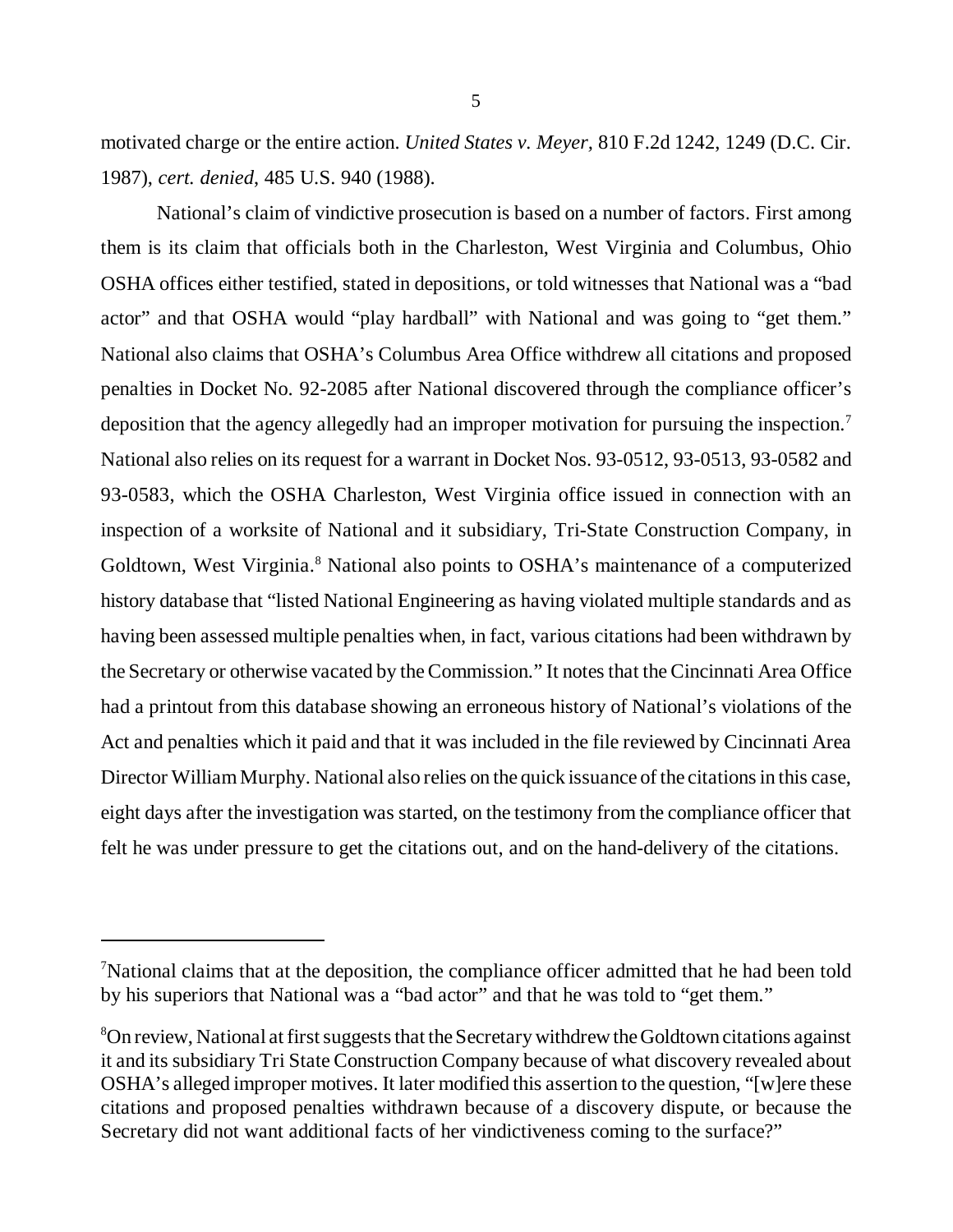We conclude that National has failed to make the threshold showing required to establish vindictive prosecution. Although National appears to receive a good deal of attention from OSHA, it has not identified any protected right it exercised that caused the Secretary to initiate this inspection or prosecution, or to cite the violation before us as willful. National fails to show that the Secretary's request for a warrant during the 1992 inspection in Goldtown, West Virginia, has any connection to this case. "The mere fact that this prosecution followed the exercise of certain procedural rights in other, unrelated cases is insufficient to raise the appearance of vindictiveness." *United States v. Robison*, 644 F.2d 1270 (9th Cir. 1981). National's prior history of challenging OSHA's inspections and citations does not alone grant it immunity from being cited by OSHA. *Cf. United States v. Adams*, 870 F.2d 1140, 1145 (6th Cir. 1989) ("the mere filing of a lawsuit against an agency of the federal government does not give anyone a license to break the law and insist that any ensuing prosecution be quashed as retaliatory"). The alleged statements and actions by OSHA representatives that National claims demonstrate the Secretary's animus to it, even if true, are insufficient by themselves to support a finding of vindictive prosecution. In addition to evidence of animus or retaliatory motive, National must produce evidence tending to show that it would not have been cited absent that motive.<sup>9</sup> *See United States v. Benson*, 941 F.2d 598, 612 (7th Cir. 1991) (prosecutor's calling defendant a "common criminal" is not enough to require further discovery concerning vindictive prosecution; "[a]lso undercutting any claim that the prosecution resulted from [the prosecutor's] pique is the fact that Benson has not shown that it is unusual for the government to prosecute people who avoid paying taxes on over \$100,000"). While it is possible to raise a legitimate question of vindictive prosecution based on the exercise of a protected right in another litigation, vindictive prosecution will not be presumed if the prosecution would have taken place

<sup>&</sup>lt;sup>9</sup>National also claims that the Cincinnati area director wanted "to blacken National Engineering in the eyes of the public." It cites to a videotape of a local Cincinnati television broadcast of the National Engineering accident where the area director is interviewed about National's conduct and the area director refers to what National calls the "false history" of its past violations and provides the interviewer with that information. However, this alleged animus, with nothing more, is insufficient to prove a vindictive prosecution.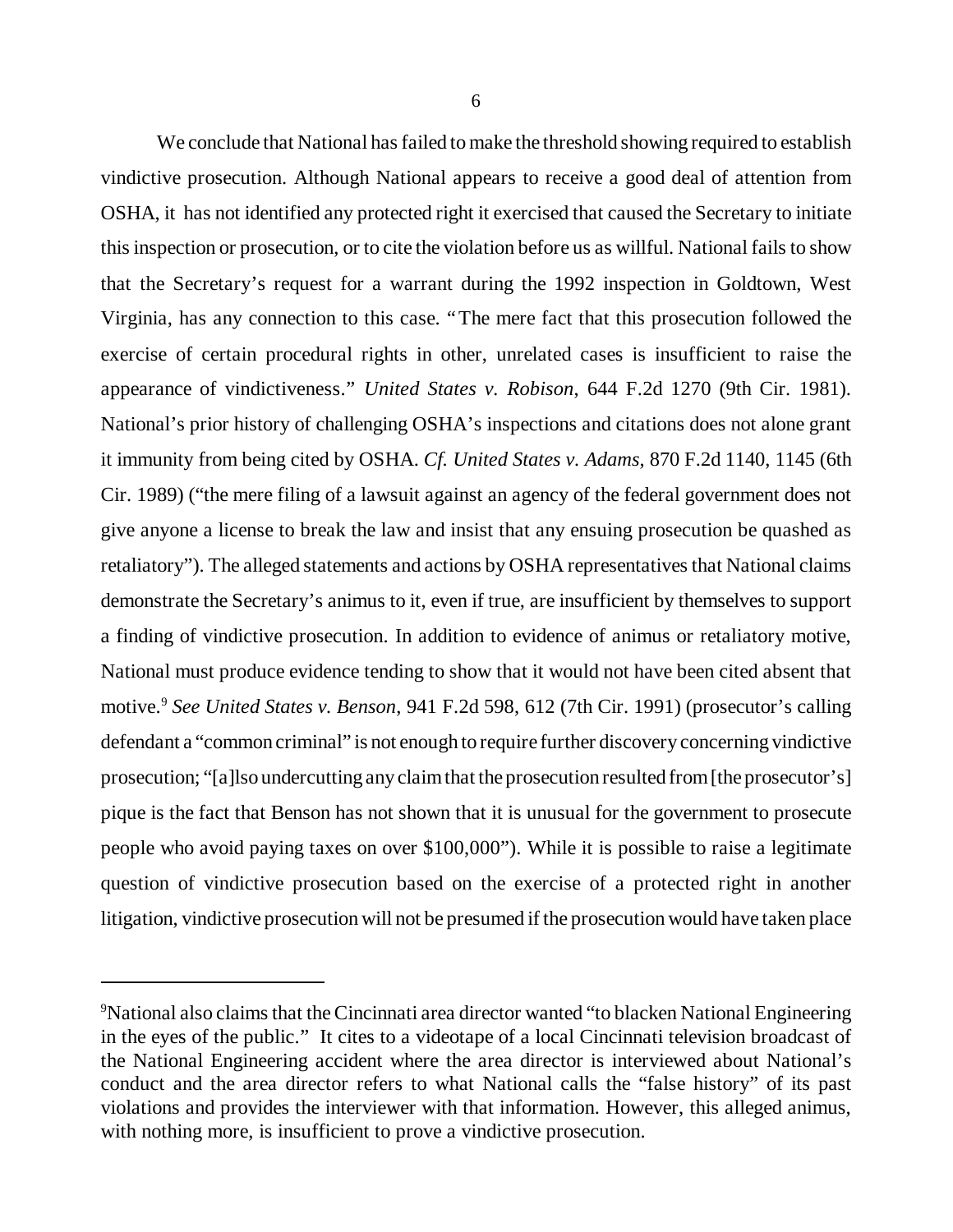regardless of the exercise of a protected right in the other litigation. *See United States v. Adams*, 870 F.2d 1140, 1146 (6th Cir. 1989) (case remanded for discovery on "narrow issue of whether the EEOC, acting on an improper motive, induced the Department of Justice to institute a prosecution that would not otherwise have been undertaken").

Even if we were to assume that National had shown that an exercise of a protected right preceded the inspection, or that the proffered facts present a "realistic likelihood" of vindictiveness, *see Meyer*, we find no basis to conclude that the Secretary's prosecution of National in this case was unreasonable. OSHA's decision to prosecute here appears to be based upon the normal factors ordinarily considered in determining what course to pursue. *See United States v. DeMichael*, 692 F.2d 1059, 1062 (7th Cir. 1982), *cert. denied*, 461 U.S. 907 (1983); *see also United States v. Schoolcraft*, 879 F.2d 64, 67 (3d Cir. 1989), *cert. denied*, 493 U.S. 995 (1989) (no vindictive prosecution when prosecutor's decision to prosecute is based on usual determinative factors). The OSHA inspection in this case was conducted as a result of a fatality that occurred at National's worksite. The willful designation and the proposed penalty were based reasonably on evidence OSHA developed from its investigation. We find no evidence of influence from external factors.<sup>10</sup>

<sup>&</sup>lt;sup>10</sup>The reasons Compliance Officer Collier gave at the hearing for why he and his supervisor, James Washam, recommended a willful violation were as follows:

We felt the employer knew of the existence of the hazard through warnings on the crane, warnings on the operating manual, warnings in their Spotlight on Safety program, the Company's awareness of OSHA standards and ANSI standards. Also the operator's concern. The operator had to our knowledge expressed a concern over using this piece of equipment because he had a concern about its stability. He didn't feel that it was a stable piece of equipment to be used this way.

The Secretary cites to a passage in the "Spotlight on Safety" employee handbook that both management and employees received at least since 1993 that states on p. 11 under the heading "CRANES - HOISTS - ELEVATORS - CONVEYORS" as follows: "2. Outriggers must be fully extended before lifting with cranes or hoists." However, the record shows that with some equipment other than the boom truck, such as the Grove crane, outriggers do not need to be (continued...)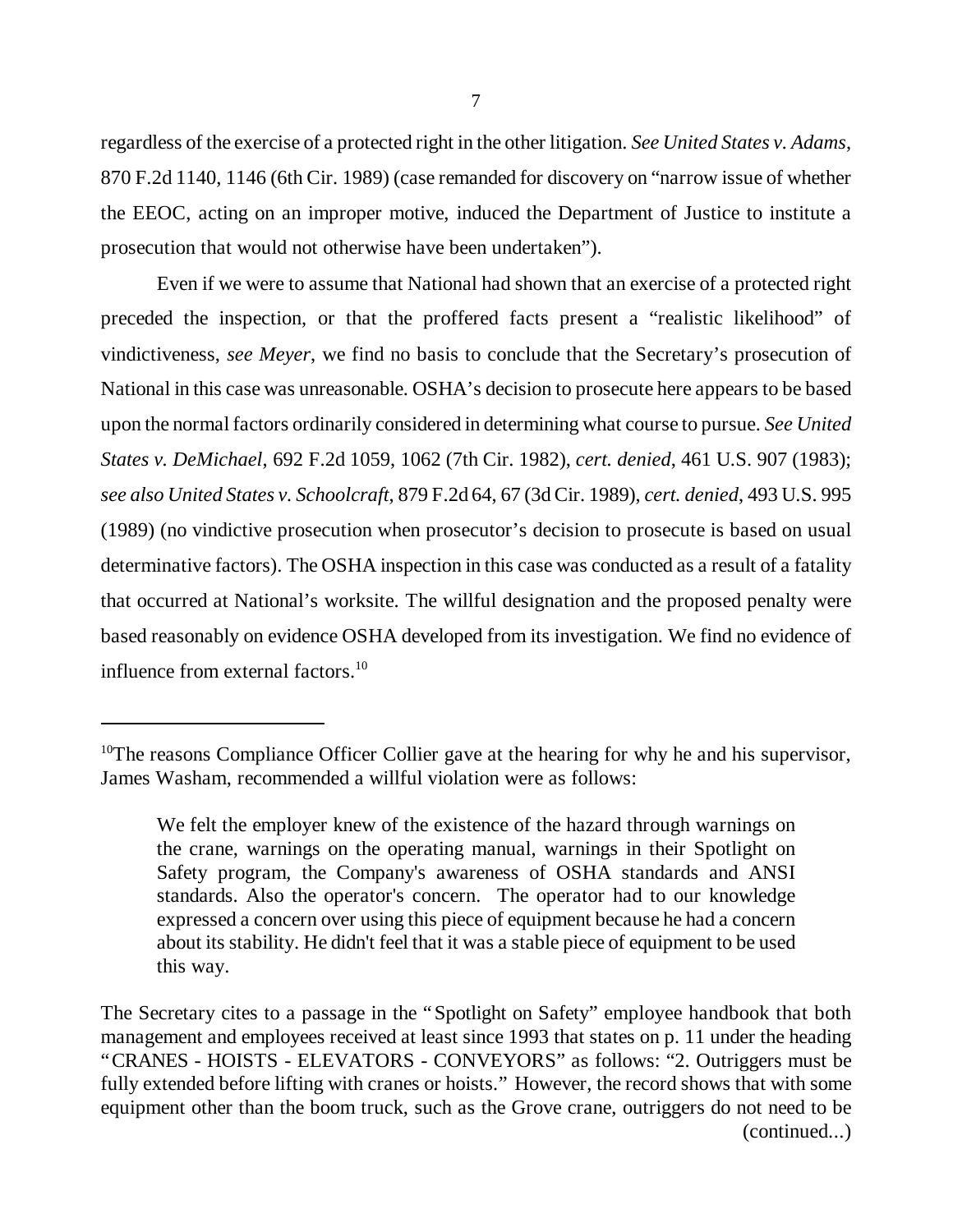#### **III. Citation 2, Item 1**

#### **A.**

In willful citation 2, item 1, the Secretary alleged that National violated 29 C.F.R.  $\S 1926.550(b)(2)^{11}$  and, in the alternative, 29 C.F.R.  $\S 1926.550(a)(1)^{12}$  for using the boom truck "to lift concrete barriers on the site without the outriggers and stabilizers extended and set as specified by the manufacturer." The judge affirmed a serious violation of section 1926.550(b)(2) and did not discuss the alternate pleading. National first argues that the judge erred in reducing the classification from willful to serious because the standard the judge relied on, 29 C.F.R. § 1926.550(b)(2), which cites to ANSI B30.5-1968, is inapplicable to the cited boom truck so that "there could be no violation, willful or otherwise." 13 National

 $10$ (...continued)

employed to perform some lifts.

<sup>11</sup>The standard provides:

#### **§ 1926.550 Cranes and derricks.**

(b) *Crawler, locomotive, and truck cranes.*

. . . .

. . . .

(2) All crawler, truck, or locomotive cranes in use shall meet the applicable requirements for design, inspection, construction, testing, maintenance and operation as prescribed in the ANSI B30.5-1968, Safety Code for Crawler, Locomotive and Truck Cranes. . . .

Section 5-3.2.3 of ANSI B30.5-1968 provides:

i. Outriggers shall be used when the load to be handled at that particular radius exceeds the rated load without outriggers as given by the manufacturer for that crane.

<sup>12</sup>The standard provides:

**§ 1926.550 Cranes and derricks.**

(a) *General requirements*. (1) The employer shall comply with the manufacturer's specifications and limitations applicable to the operation of any and all cranes and derricks. . . .

<sup>13</sup>Section 5-0.1 of ANSI B30.5-1968 describes the scope of ANSI B 30.5-1968 as follows: Volume B30.5 applies to . . . cranes . . . which are basically powered by internal

(continued...)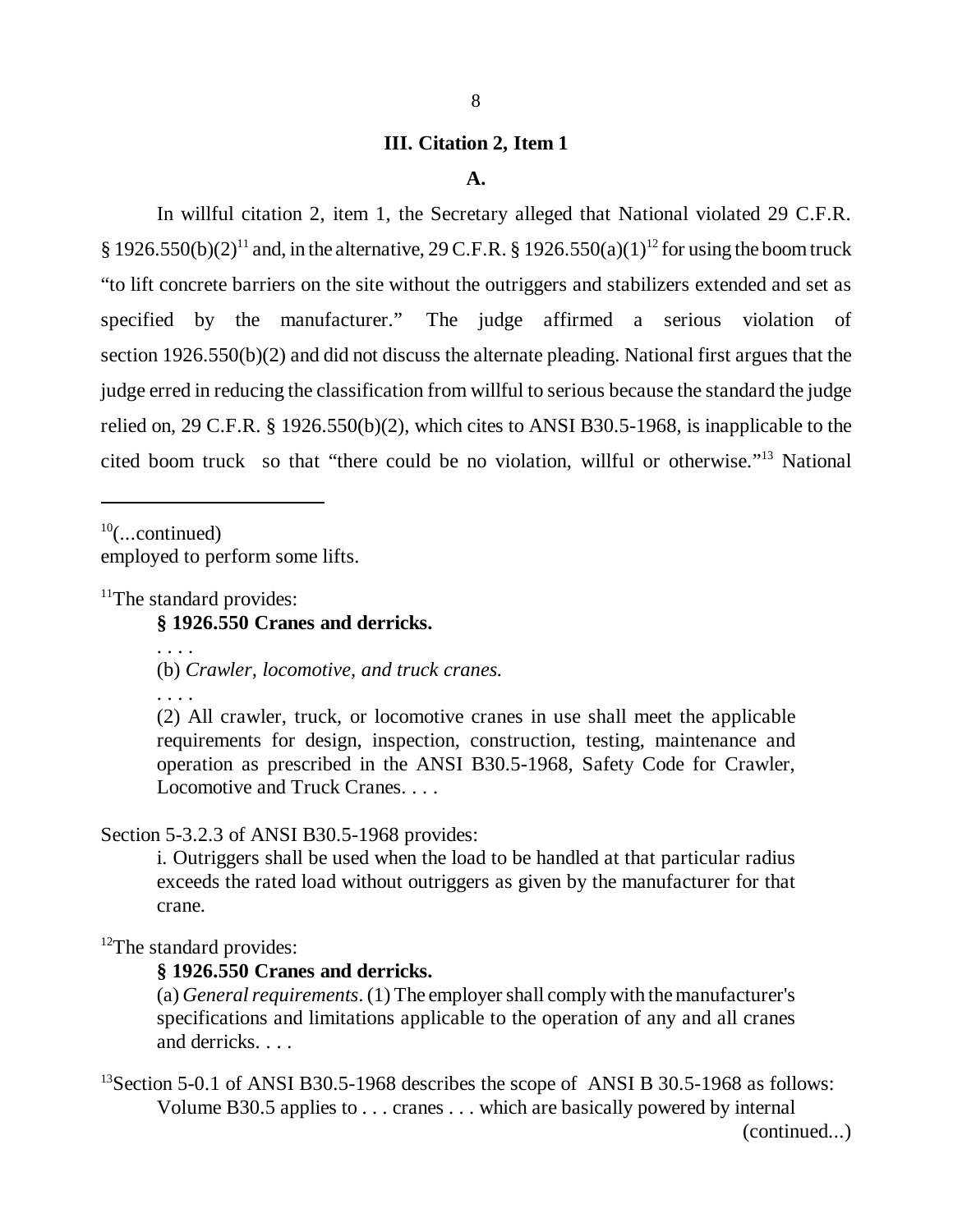acknowledges that this argument was not presented before the judge.<sup>14</sup> Under Commission Rule 92(c), 29 C.F.R. § 2200.92(c),<sup>15</sup> we do not normally review an issue if it was not argued before the judge and the opposing party did not have the opportunity to litigate it. *See, e.g., Trico Technologies Corp.*, 17 BNA OSHC 1497, 1503-04, 1996 CCH OSHD ¶ 31,009, pp. 43,224-5

 $13$ (...continued)

(emphasis added). National claims that "[h]ydraulic boom trucks, like the Manitex 2284 [the crane at issue], were only first developed in the 1970's" and "were not even in existence at the time that ANSI B30.5 was approved in 1968." It asserts that ANSI B30.5-1982, approved in 1982, would include the cited boom truck because that ANSI standard no longer excludes hydraulic cranes from its coverage.

 $14$ National acknowledges that this issue was not briefed below but it argues that nevertheless, the Commission should address this issue, citing to F.R.C.P. 12(h)(3) and *Van Dunser v. Aronoff*, 915 F.2d 1071, 1074 (6th Cir. 1990). However, these cites only require that federal courts permit any party to challenge the existence of subject-matter jurisdiction at any time in the proceedings. The issue of whether the Secretary established that the cited standard applies is not related to the Commission's having subject-matter jurisdiction in this case. National claims that it "expressly preserved the issue in its First Defense that the Secretary failed to state a claim for relief under the standard." National's "First Defense" in its answer only states that "[t]he Complaint fails to state a claim upon which relief may be granted." It is unclear how the vague "First Defense" could have "expressly preserved" this issue.

 $15$ Commission Rule 92(c), 29 C.F.R. 2200.92(c), provides:

# **§ 2200.92 Review by the Commission.**

. . . .

 (c) *Issues not raised before Judge*. The Commission will ordinarily not review issues that the Judge did not have the opportunity to pass upon. In exercising discretion to review issues that the Judge did not have the opportunity to pass upon, the Commission may consider such factors as whether there was good cause for not raising the issue before the Judge, the degree to which the issue is factual, the degree to which proceedings will be disrupted or delayed by raising the issue on review, whether the ability of an adverse party to press a claim or defense would be impaired, and whether considering the new issue would avoid injustice or ensure that judgment will be rendered in accordance with the law and facts.

combustion engines or electric motors and which utilize drums and ropes . . . . *Supplements covering full hydraulic cranes and side boom cranes will be developed at a later date.*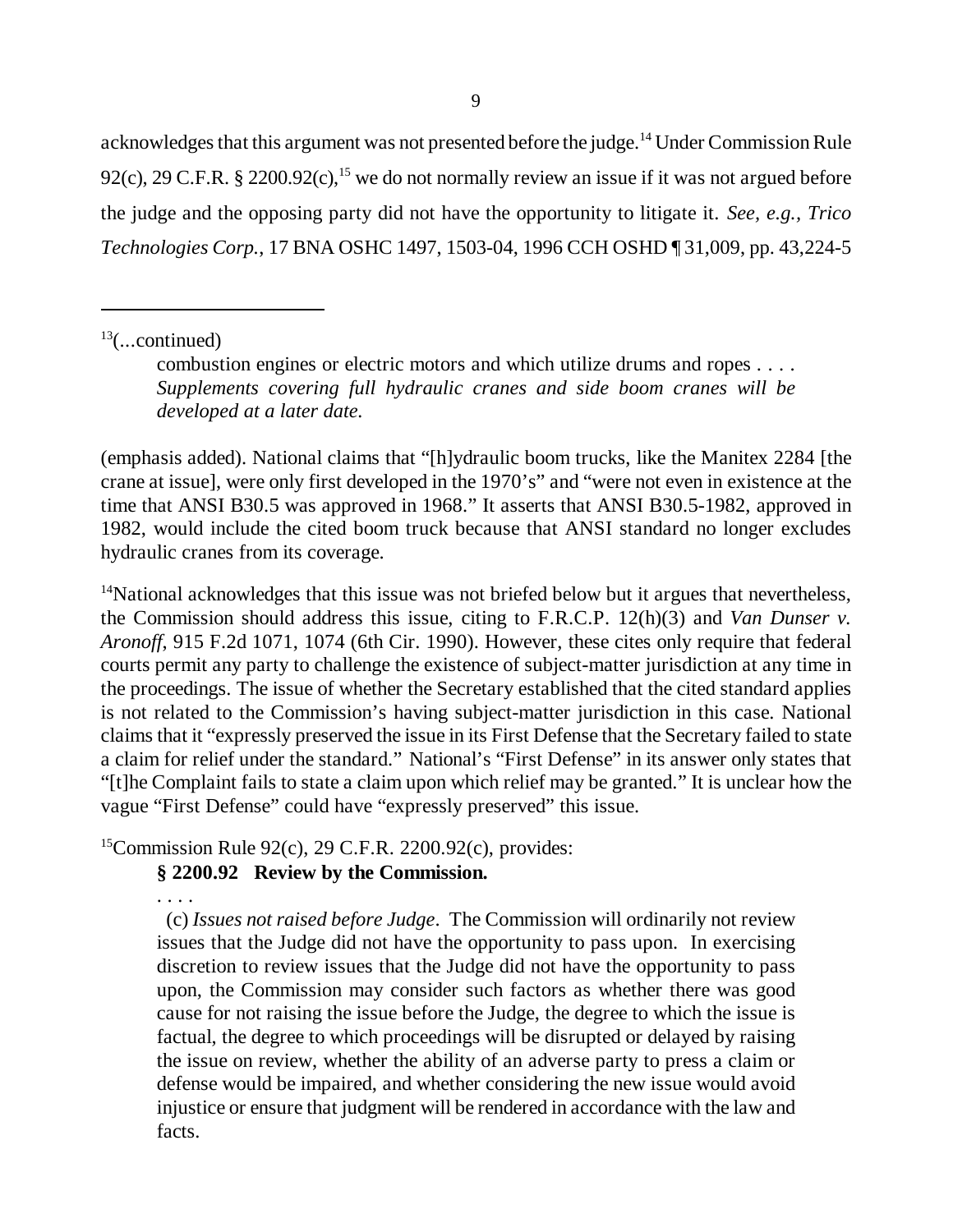(No. 91-0110, 1996); *Seyforth Roofing Co*., 16 BNA OSHC 2031, 2033, 1993-95 CCH OSHD ¶ 30,599, p. 42,380 (No. 90-0086, 1994); *Peavey Co.*, 16 BNA OSHC 2022, 2025 n.6, 1993-95 CCH OSHD ¶ 30,572, p.42,323 n.6 (No. 89-2836, 1994).

Here, however, the standard the Secretary cited in the alternative also requires National's compliance with the manufacturer's specifications, but does not exclude "full hydraulic cranes" from its scope.<sup>16</sup> National has known of the alternative standard since the original citation, and did not object to the evidence presented by the Secretary to prove a violation of both standards. On review, National does not dispute that its operation of the boom truck did not comply with the manufacturer's specifications as shown by the operator's manual. Accordingly, because the citation alleged a violation of section  $1926.550(a)(1)$ , which clearly applies to the cited boom truck, we need not address the applicability of section 1926.550(b)(2).

#### **B.**

A willful violation is one which is committed with "intentional, knowing or voluntary disregard for the requirements of the Act, or with plain indifference to employee safety." *Conie Construction Inc.*, 16 BNA OSHC 1870, 1872, 1993-95 CCH OSHD ¶ 30,474, p. 42, 089 (No. 92-0264, 1994), *aff'd,* 73 F.3d 382 (D.C. Cir. 1995). "It is differentiated from other types of violations by a 'heightened awareness -- of the illegality of the conduct or conditions -- and by a state of mind -- conscious disregard or plain indifference.'" *General Motors Corp., Electro-Motive Div.*, 14 BNA OSHC 2064, 2068, 1991 CCH OSHD ¶ 29,240, p. 39,168 (No. 82-630, 1991) (consolidated).

The critical provision that National failed to comply with is the clear command in the manufacturer's manual to have all outriggers and stabilizers fully deployed whenever the boom is used. The manufacturer's operating manual prohibits operation of the boom with the truck's

<sup>&</sup>lt;sup>16</sup>Because we find that the alternate pleading is more applicable, we do not reach the issue of whether section 1926.550(b)(2) covers the cited boom truck.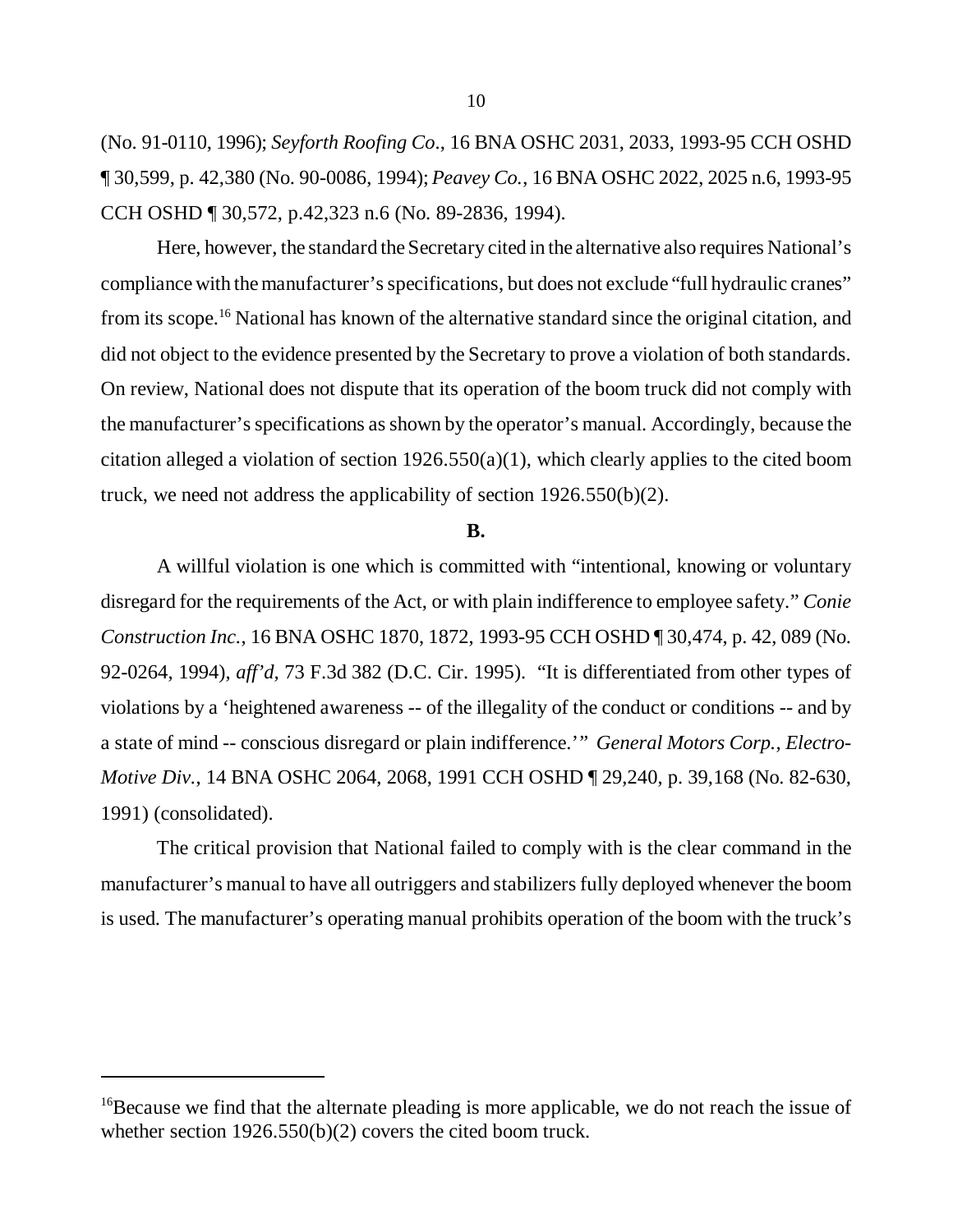11

outriggers retracted and requires that the stabilizers be fully extended prior to operating the boom.<sup>17</sup> In addition, there are two separate warnings posted on the truck itself.<sup>18</sup>

 $17$ The operating manual for the boom truck specifically requires as follows:

-For 2200 Series, fully extend stabilizer boxes. Do not operate with boxes partially extended.

**Setting the Outriggers and Stabilizers**

1. All crane operations shall be performed with the outriggers and the stabilizers extended on a firm foundation so the crane is level.

On the 2200 Series, the stabilizer boxes shall be fully extended.

**Crane operations with outriggers or stabilizers retracted is prohibited**. (emphasis original)

. . . .

. . . .

**DANGER: Exceeding jib ratings or failing to comply with jib operating conditions and restrictions given on Capacity Chart will result in structural damage to crane components, collapse of crane, or tipping.**

**Read all instructions on Capacity Chart before handling any load with jib.**

**Do not attempt to erect jib until outriggers and stabilizers are properly set. Do not retract outriggers and stabilizers until jib is stored and boom is lowered onto boom rest.** 

<sup>18</sup>One posted warning stated:

# DANGER

YOU MUST NOT OPERATE THIS CRANE UNLESS:

. . . .

. . . .

2. YOU KNOW AND FOLLOW THE SAFETY AND OPERATING RECOMMENDATIONS CONTAINED IN THE MANUFACTURER'S MANUALS, YOUR EMPLOYER'S WORK RULES AND APPLICABLE GOVERNMENT REGULATIONS.

The other posted warning stated:

# **CAUTION**

DO NOT USE THIS EQUIPMENT EXCEPT ON SOLID, LEVEL SURFACE WITH OUTRIGGERS PROPERLY EXTENDED . . . .

(continued...)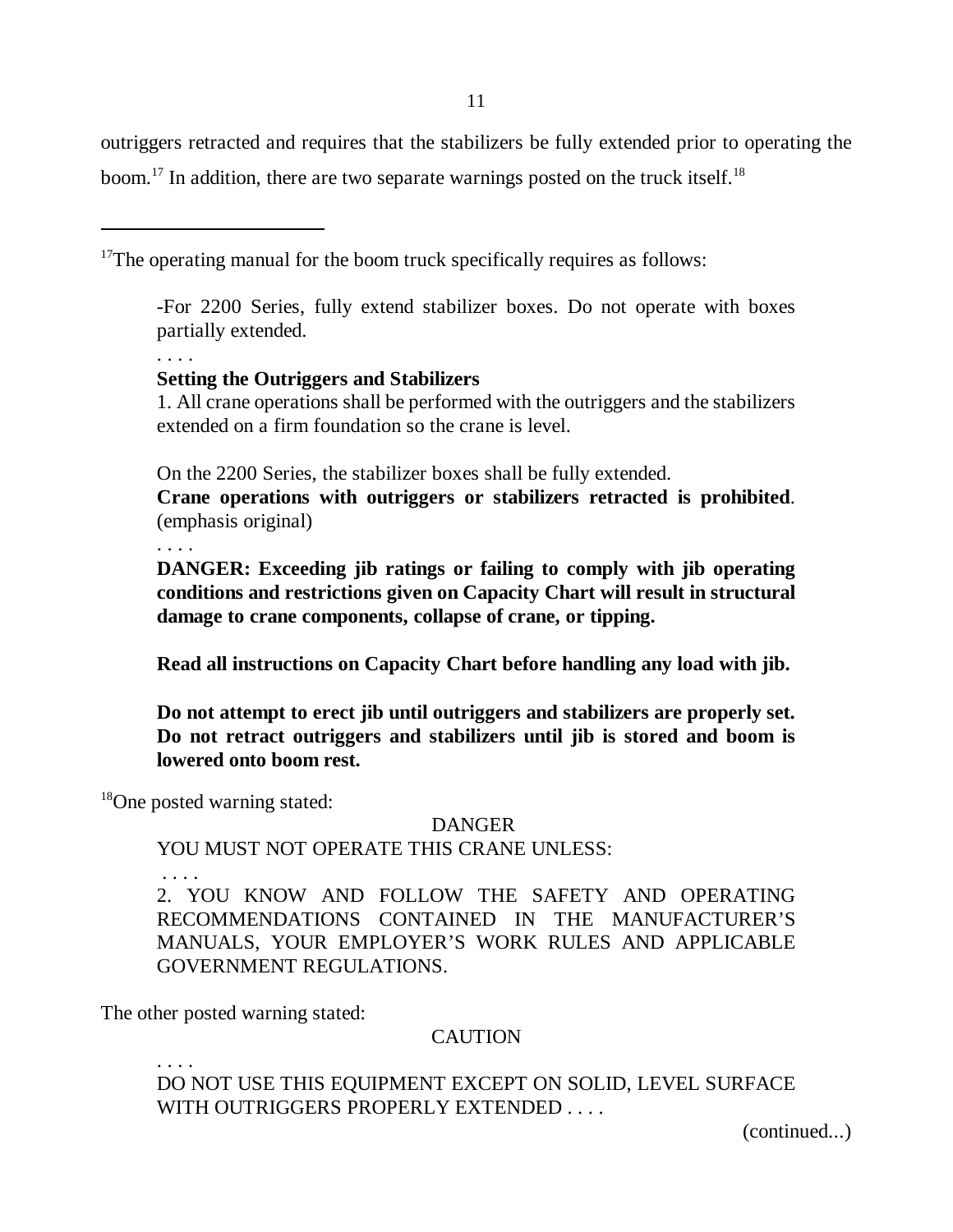In finding the violation to be serious and not willful, Judge Brady concluded that the ANSI standard referred to by the standard "does not mandate that outriggers be used for every lift, only that they be used 'when the load to be handled at that particular radius exceeds the rated load without outriggers as given by the manufacturer for that crane." We find that the judge erred because the manufacturer prohibits any lifts by the cited crane without outriggers and stabilizers extended. National's Night Superintendent Andrew Seeger acknowledged that the boom truck did not have a load chart for its operation without outriggers and stabilizers extended, and that the only lift chart it had was for when the outriggers and stabilizers were extended. Therefore, any use of the boom truck without all the outriggers extended would "exceed the rated load" for the crane. Not only did Foster attempt to lift without all the outriggers extended, he made lifts on several occasions without *any* of the outriggers extended.

Based on our review of the record, we conclude that the Secretary has established that National was plainly indifferent to employee safety.<sup>19</sup> Despite the prohibitions in the manual and warnings posted on the crane explicitly requiring that the outriggers be extended prior to using the boom, National's policy was to perform lifts regardless of whether the outriggers or stabilizers could be extended.<sup>20</sup> Crane Operator Foster himself had previously set the concrete

 $20$ Compliance officer Collier summarized National's policy as follows:

The policy as related to me by Mr. Seeger and Mr. Ruf was that they use all the outriggers and stabilizers fully extended to set when they can, but when there is a physical barrier, when there is a problem for one reason or another [,] if there is [a] problem and they cannot do it, then they set or use them as they can with as many as they can use that aren't obstructed.

 $18$ (...continued)

BEFORE OPERATING THIS CRANE, REFER TO MAXIMUM LOAD (CAPACITY) CHART ON CRANE FOR OPERATING (LOAD) LIMITATIONS.

<sup>&</sup>lt;sup>19</sup>The Secretary claims that "[t]he OSHA regulations and the incorporated ANSI standard were known to [National] as a corporate entity both because the Ohio Department of Transportation contract for the I-71 project stipulated that the contractor must comply with OSHA regulations." We do not find that this is enough to support a conscious disregard of sections 1926.550(b)(2) or (a)(1), and the record does not show that National actually knew of the cited standards.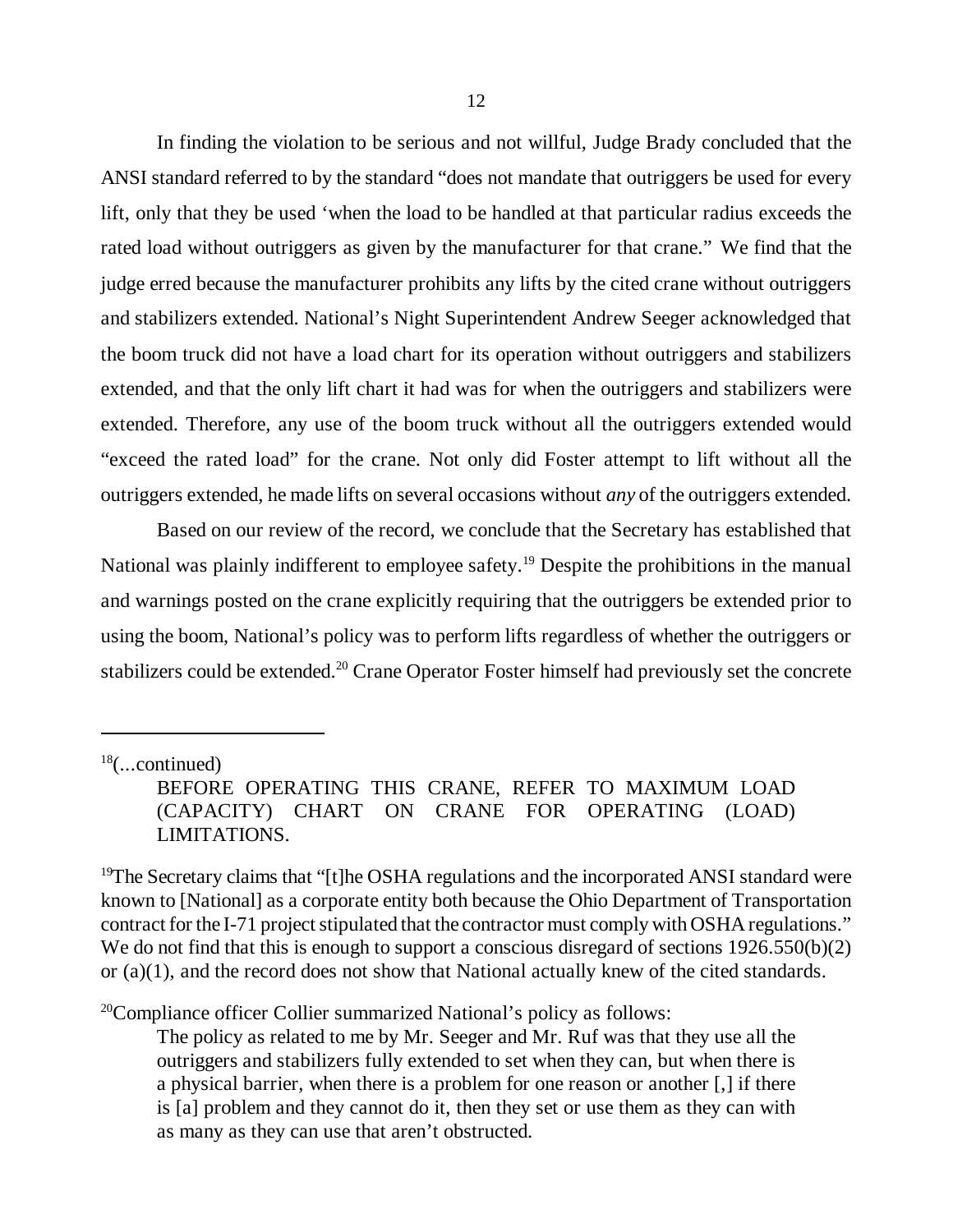barriers off the side of the truck in the same manner that caused the accident, with the boom truck's front outriggers in and the back stabilizers down but not extended, "four or five other times on that project."<sup>21</sup> Foster testified that Foreman Ruf was present at those times,<sup>22</sup> and Foster was never told by anyone in National's management not to operate the boom truck in that manner. Night Superintendent Seeger testified that they would use the boom truck on "more than two or three" occasions in locations where it was not possible to put down the front outriggers and the back stabilizers in moving concrete barriers with a boom truck. Foreman Ruf also testified that they would use the outriggers and stabilizers if possible.<sup>23</sup> Both Ruf and

Q I had previously asked you if you had ever operated a boom truck this way before, and you indicated that there were four or five times?

- Q. And that was in moving concrete traffic barriers?
- A. Yes, ma'am.
- Q. And was that in setting barriers over the side of the truck?
- A. Yes, ma'am.

 $22$ Foster's testimony is unrebutted. Foreman Ruf testified as follows:

Q. Now, have you ever seen an operator prior to August 16, 1994, make a pick without the outrigger out on the side he was making the pick from?

A. Do you mean on the load side?

- Q. Yes, on the load side.
- A. It's possible I can't think of any one that comes to mind.
- Q. But you have seen that?
- A. No, I'm not saying that. I'm saying it's possible. We have picked off the rear before.

<sup>23</sup>Ruf testified as follows:

Q. All right, now, at what times in moving the concrete barriers were the front outriggers and/or the back stabilizers not fully extended? What situations was that condition present?

(continued...)

<sup>&</sup>lt;sup>21</sup>Although National claims that "[o]n no occasion, however, did Mr. Foster or any other operator make a pick in the manner Mr. Foster did the night of the accident; i.e., make a pick from the side of the boom truck where the outrigger supporting that side had been retracted," the testimony shows otherwise:

A. Yes.

Q. Now, you were referring to the boom truck that you operated that night; were you not?

A. Yes, ma'am. As well as --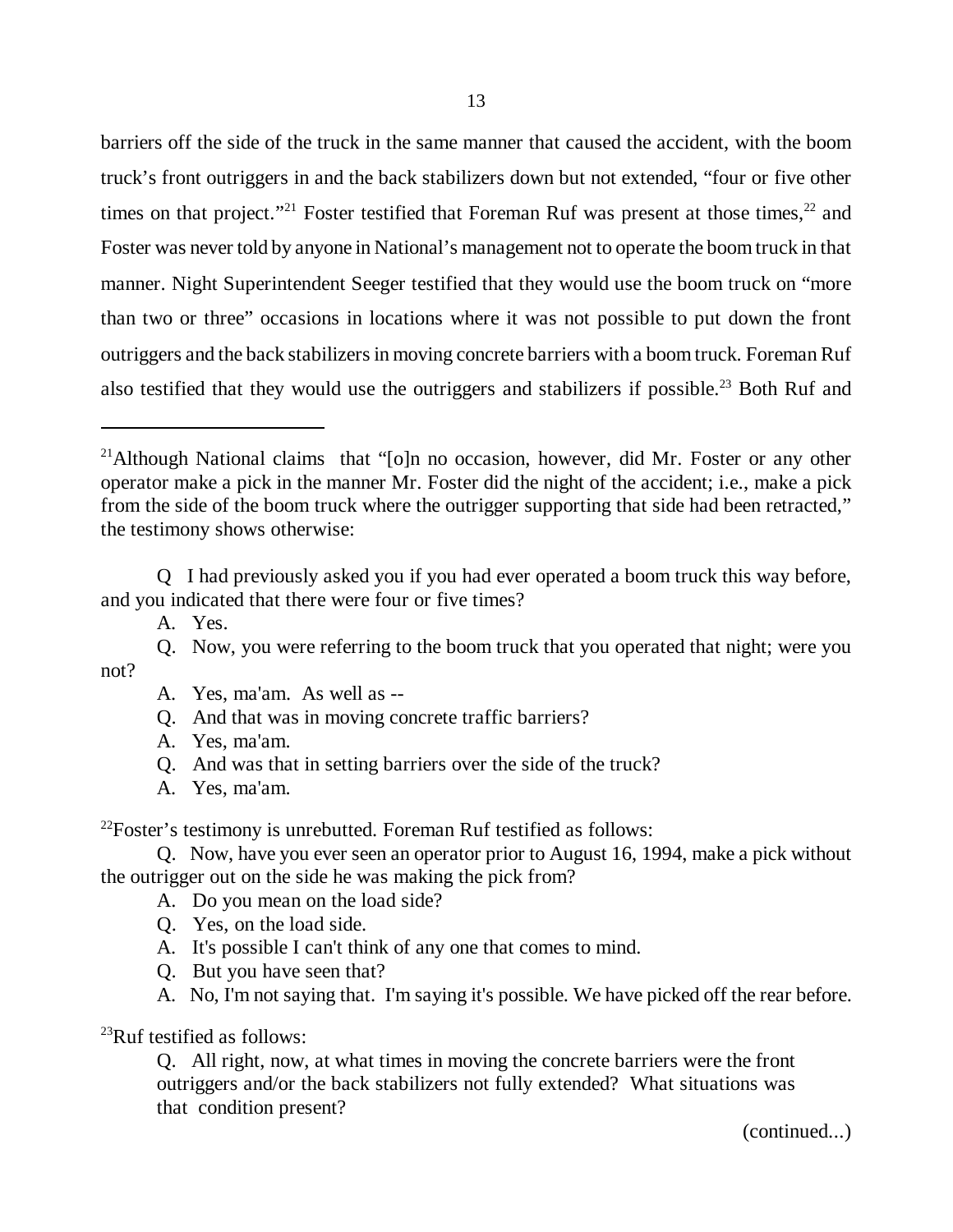employee William Sanders testified that in situations where there was not enough room, the boom was used without the front outriggers and rear stabilizers fully extended. Crane Operator Foster testified that the normal procedure was to fully extend the outriggers and stabilizers "when you have room." National's Safety Director William Bunner testified that the boom truck's operation manual does not need to be followed because the manufacturer's requirement stated in the Manitex operator's manual is only a "general limitation." Bunner claimed that "[t]he manufacturer's operations manual does not speak to each event that normally occurs on a construction project, nor does it address all the acceptable safety practices that may be used that experts have identified for years." However, National did not introduce evidence to show that "experts" would agree that the cited boom truck could ever be used without the outriggers and stabilizers extended.<sup>24</sup> The Secretary's expert witness, mobile crane instructor Donald Frantz, testified that the boom truck's manufacturer's specifications are that lifts can be performed only with the outriggers fully deployed and the stabilizers extended and down. The record demonstrates that had the truck been moved forward 10 feet, the concrete barrier could have been put in place with the truck's outriggers and stabilizers fully extended. We can only conclude that National's failure to comply establishes plain indifference. *See Morrison-Knudsen*

- Q. But not necessarily fully extended?
- A. No, not necessarily.

 $23$ (...continued)

A. If we have live traffic on one side and an obstruction like a barrier wall or something like that to keep it from coming down the other side, but the back ones are always down.

 $24$ Other pieces of equipment at the site, such as the Grove crane, had lift charts that permitted them under certain circumstances to perform lifts without using their outriggers. However, the cited boom truck only had a lift chart for performing lifts with the outriggers and stabilizers extended. Bunner noted that National had in February, 1995 a seminar on cranes covering "rule of thumb applications to operations," where the instructor allegedly stated that the use of cranes without all outriggers down as long as they are down on the "strong side of the rig" is acceptable. However, there is no evidence that the seminar addressed the use of boom trucks, where the manufacturer requires all outriggers and stabilizers fully extended, as opposed to such devices as the Grove crane, which in some circumstances permits lifts to be conducted without outriggers down.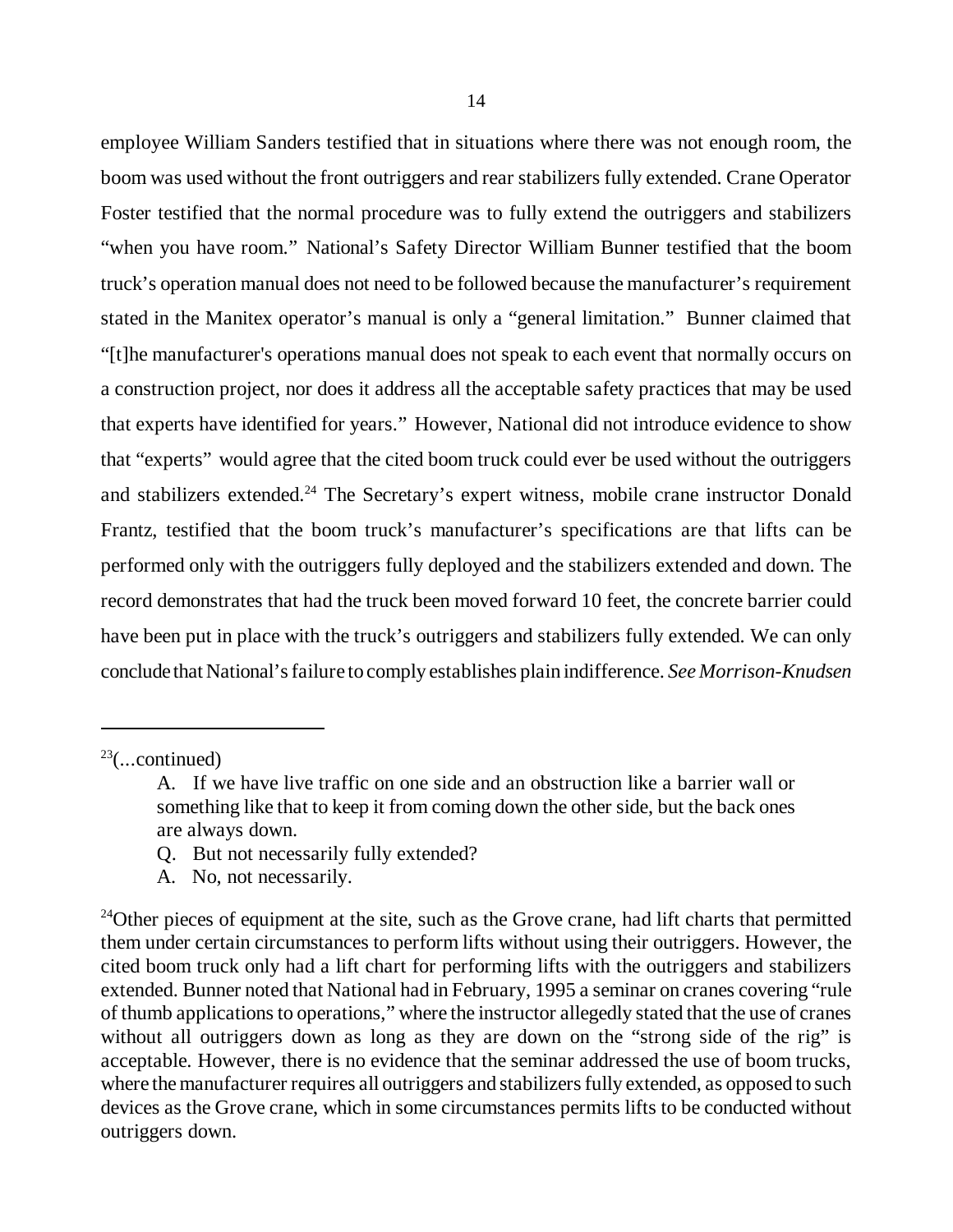*Co./Yonkers Contracting Co.*, 16 BNA OSHC 1105, 1123, 1993-95 CCH OSHD ¶ 30,048, pp.41,280-81 (No. 88-572, 1993) (willfulness can be established by a showing that "an employer harbored a 'state of mind . . . such that, if he were informed of the [applicable standard], he would not care'"), *citing Brock v. Morello Bros. Constr.*, 809 F.2d 161, 164 (1st Cir. 1987). *See also Williams Enterprises Inc.*, 13 BNA OSHC 1249, 1257-8, 1986-87 CCH OSHD ¶ 27,893, p. 36,590 (No. 85-355, 1987) (owner's continued preference for violative practice instead of what the standard requires shows indifference).

#### **IV. Penalty**

Having found the violation to be willful, we must now assess a penalty. The Secretary proposed a penalty of \$70,000. Although National was advised in the Briefing Notice "that when the merits or characterization of an item are before the Commission for review, the appropriateness of the penalty also is subject to review," it did not address the proposed penalty amount on review. In assessing penalties, the Commission gives due consideration to the size of the employer's business, the gravity of the violation, the employer's good faith, and his history of previous violations. Section 17(j) of the Act, 29 U.S.C. § 666(j). These factors are not necessarily accorded equal weight. Generally, gravity is the principal factor in assessing a penalty. *Trinity Indus., Inc.,*15 BNA OSHC 1481, 1483, 1991-93 CCH OSHD ¶ 29,582, p. 40,033 (No. 88-2691, 1992). The gravity of a violation depends on such matters as the number of employees exposed, the duration of the exposure, the precautions taken against injury, and the likelihood that any injury would result. *J.A. Jones Constr. Co.*, 15 BNA OSHC 2201, 2214, 1991-93 CCH OSHD ¶ 29,964, p.41,033 (No. 87-2059, 1993). The gravity here is severe because the violation directly resulted in the death of one employee and the serious injury to another. At least four other employees were working around the boom truck when it flipped to its side, and were exposed to the hazard as the barriers were being placed. National did not take any precautions against injury. National's disregard for the safety of its employees entitles it to no credit for good faith. National operated the boom truck without regard for whether or not the outriggers should be extended despite warnings against such operations posted on the truck itself. National is a large employer, with 456 employees, and National has a history of